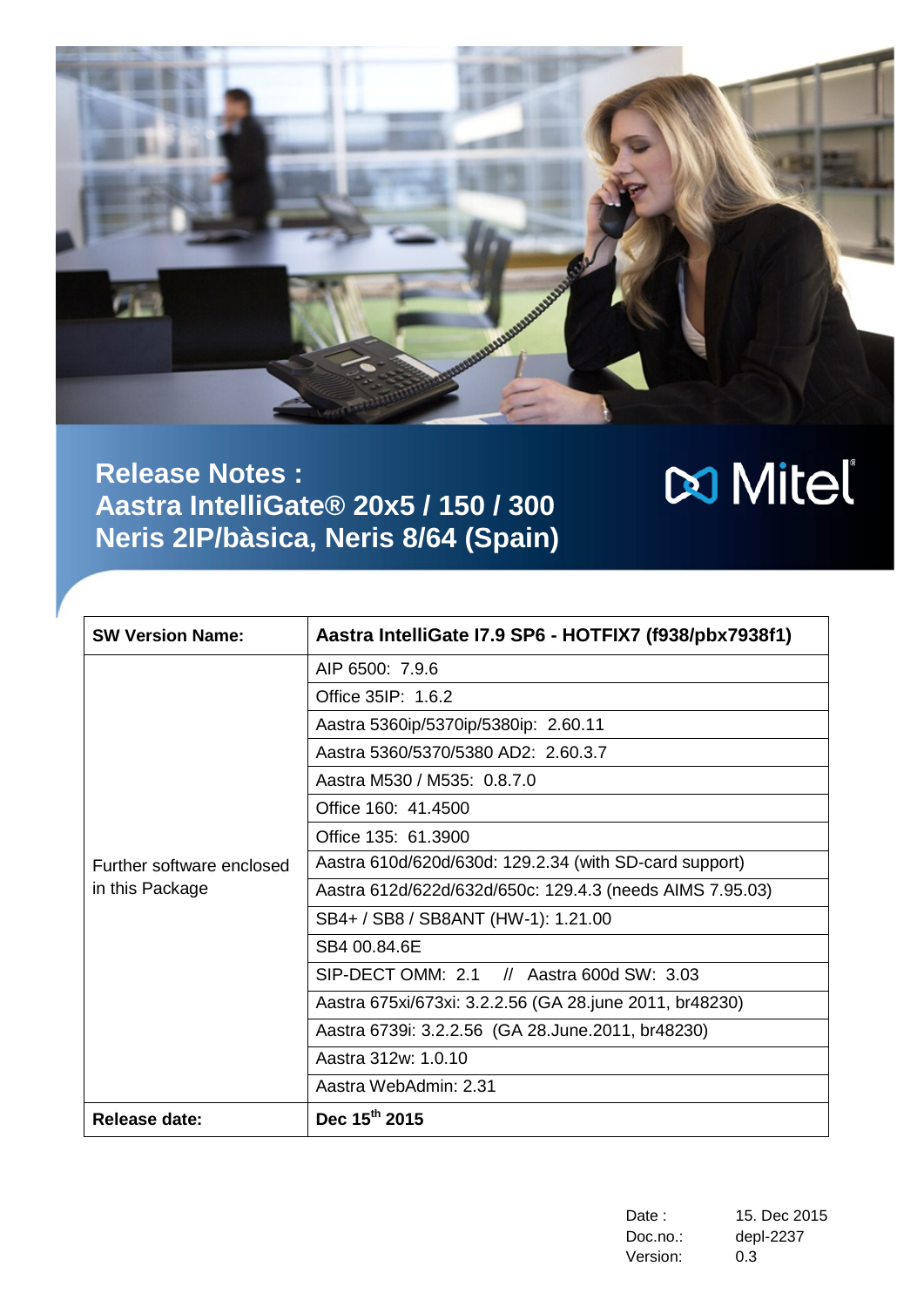

# **1. Compatibility**

| <b>SW</b>                          | <b>Version</b>                                                                     | <b>Additional Information</b>                                      |
|------------------------------------|------------------------------------------------------------------------------------|--------------------------------------------------------------------|
| PBX boot software                  | A150/A300-1: 7.00/pbx7037a0<br>A150/A300-2: b933/pbx7933b0<br>20x5: 7.50/pbx7528c0 |                                                                    |
| <b>AIMS</b>                        | 7.95.03 or higher<br>mandatory for compatibility                                   | AIMS 7.95.04 is available (solves<br>a problem on Win 8.1)         |
| <b>PM</b>                          | 7.9.3.1                                                                            |                                                                    |
| Aastra 2380ip                      | $2.x.0.0 - 2.21.0.0 / 2.50.0.0$                                                    | see Footnote 2)                                                    |
| OIP 7.9 / 8.2                      | 7.9.3.0 / 8.2.0.12                                                                 | OIP 8.2.0.12 (March 2014)<br>supports new Java versions.           |
| OIP 8.5.x.x                        | 8.5.2.8 / 8.5.2.10                                                                 | see Footnote 1)                                                    |
| Office 1560/1560IP<br>$(in$ $OIP)$ | 2.5.5.0 in OIP 7.9<br>2.9.7.0 in OIP 8.2                                           | 1560IP 2.5.5.0 not comp. Win 7<br>1560IP 2.9.7.0 not comp. to I7.9 |
| Office 1560IP<br>(load separately) | 2.6.5.0                                                                            | compatible to Win 7 and to I7.9                                    |
| Office eDial                       | 2.0.6.0 / 2.0.8.0                                                                  | compatible to 7.70 and higher                                      |
| AIF TSP                            | 1.3.1.0 / 1.4.0.0                                                                  | compatible to 7.70 and higher                                      |
| AIP 6400                           | 5.52                                                                               | Unchanged since 16.5                                               |
| <b>AVS</b>                         | 6.69 / 6.70                                                                        | Unchanged since 16.6                                               |
| SB4+ / SB8 (HW-2)                  | 2.0.9                                                                              | from fabrication                                                   |

Further details, see compatibility list CL-669 in Aastra Knowledge Base

#### 1) OIP 8.5.2.8 / 8.5.2.10 is compatible with IntelliGate I7.9 (for mixed env. with Aastra 400): but:

- Office 1560 and 1560ip are not available and Aastra 1560ip is not supported.
- Only Aastra 1560 can be used.
- Key config must be done on the terminal. It is not available in OIP 8.5, OfficeSuite, or SSP.
- 2) 2380ip 2.50.0.0 (for IntelliGate) is compatible with Windows 8/8.1
	- It contains all fixes and components of 2380ip 3.7.2.0 (for Aastra 400 R2.x)
- 3) AIMS 7.95.03 is mandatory for I7.9 SP6 and higher. AIMS 7.95.03 is compatible to Win 8/8.1
	- Don't use AIMS 7.95.02 (it will create an obsolete folder in the PBX-filesystem)
- 4) The new AD2 terminal interfaces require Release I7.9 SP4 (7.96) or higher
	- Aastra IntelliGate 150/300 (HW-2) & EADP4 (HW-3).
	- The Pocket Adapter is not supported on the new AD2 interfaces anymore.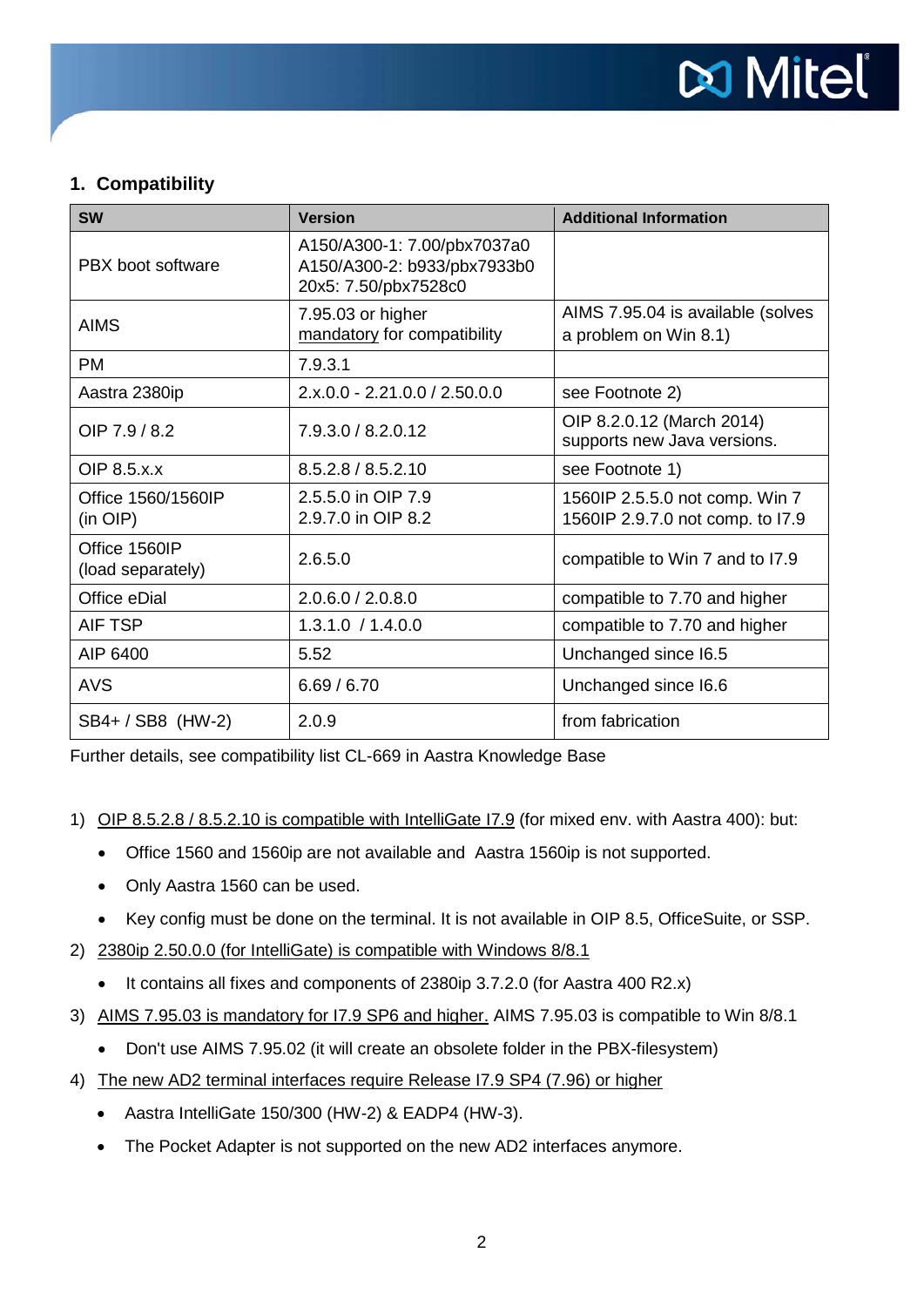# **2. Purpose**

This is a Aastra IntelliGate I7.9 SP6 - HOTFIX7 (f938/pbx7938f1). It contains several Customer fixes.

• Deltas listed since Aastra IntelliGate I7.9 SP6 (7.98/pbx7937g1, 129.2.20, 129.3.22).

# **3. Solved issues**

#### **3.1 Solved Issues in Aastra IntelliGate® I7.9 SP6 HF7**

| TT#              | <b>CSU</b>     | <b>ADBT</b> | <b>Title</b>                                                                           |
|------------------|----------------|-------------|----------------------------------------------------------------------------------------|
| 189802<br>189992 | <b>Nordic</b>  | 56859       | SIP-T: calls disconnected when using DNS_SRV of<br>sip.telavox.se                      |
| 191738           | Germany        | 57294       | New satellite does not go online (cyclic reboot)                                       |
| 199400           | Germany        | 58245       | AIN Master 2065 reboots in relation with PSTN overflow call<br>with voicemail involved |
| 201440           | <b>Denmark</b> | 58515       | Call does not jump to next available user on cyclic UG with<br>external diversion      |
|                  |                |             |                                                                                        |

## **3.2 Solved Issues in Aastra IntelliGate® I7.9 SP6 HF6**

| TT#    | CSU            | <b>ADBT</b> | <b>Title</b>                                                                                                                                                    |
|--------|----------------|-------------|-----------------------------------------------------------------------------------------------------------------------------------------------------------------|
| 190173 | Switzerland    | 56939       | Daily PBX reboot  time lock when incoming call is routed<br>twice to the same GSM (once directly, once via CFNR from<br>another phone in the same "one number") |
|        | Switzerland    | 56910       | SIP provider "Swisscom Business Connect" suddenly not<br>registered. (improvement, tracing)                                                                     |
| 184300 | <b>Nordic</b>  | 56423       | <b>GSM Integration ingnoring DTMF</b>                                                                                                                           |
| 187429 | <b>Denmark</b> | 56384       | calls not presented correct after transfer from Auto attendant                                                                                                  |
|        |                |             |                                                                                                                                                                 |
| 179698 | Australia      |             |                                                                                                                                                                 |
| 186549 | Austria        | 54728       | Not possible to block "sending text messages" on 600d                                                                                                           |
| 183696 | Norway         | 55596       | Problem with DTMF signaling on internal calls from phones type<br>ASCOM d81 (9d24)                                                                              |
| 184556 | Switzerland    | 55829       | External call state does not change to hold, call handling failed.                                                                                              |
|        | Switzerland    | 56205       | SIP-T: Call rejected if auto attendant route to external                                                                                                        |
| 179189 | <b>Denmark</b> | 54721       | Not possible to transfer call answered in 1560 ACD to another<br>1560 ACD                                                                                       |
|        |                |             |                                                                                                                                                                 |

#### **3.3 Solved Issues in Aastra IntelliGate® I7.9 SP6 HF5**

| TT# | <b>CSU</b> | <b>ADBT</b> | <b>Title</b>                                                                       |
|-----|------------|-------------|------------------------------------------------------------------------------------|
|     |            |             | 179556 Switzerland   54738   AIN: Intrusion not possible from IP-Phone to IP-Phone |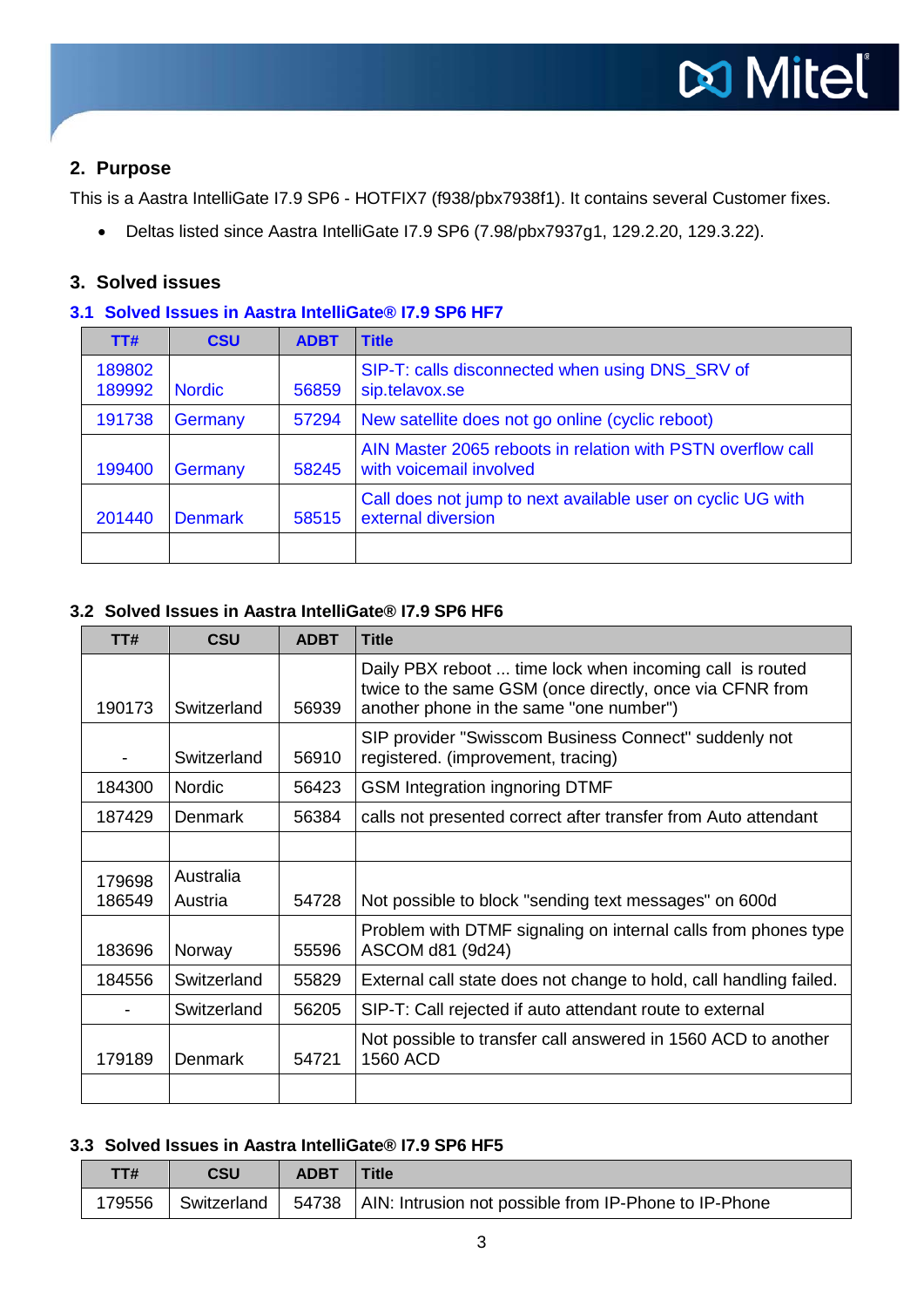| TT#    | <b>CSU</b>    | <b>ADBT</b> | <b>Title</b>                                                    |
|--------|---------------|-------------|-----------------------------------------------------------------|
| 175472 | <b>UK</b>     | 54270       | Intelligate AIN: voicemail fails on internal calls across nodes |
| 174402 | Switzerland   | 54307       | Wakeup call and callback                                        |
| 177838 | Switzerland   | 54479       | DECT not ringing using DECT follow me                           |
| 134992 | Switzerland / | 50253       | PBX-reboots 3 times a day. (filemanager reaches a limit that    |
|        | Lichtenstein  |             | blocks a process, then the PBX reboots to recover).             |

# **3.4 Solved Issues in Aastra IntelliGate® I7.9 SP6 HF4**

#### **3.5 Solved Issues in Aastra IntelliGate® I7.9 SP6 HF3**

| TT#    | <b>CSU</b> | <b>ADBT</b> | <b>Title</b>                                            |
|--------|------------|-------------|---------------------------------------------------------|
| 137835 | Belgium    | 53766       | Alarm does not show when arriving during Dect groupcall |
| 175609 | l UK       | 54088       | System reset after ending call with intrusion           |

#### **3.6 Solved Issues in Aastra IntelliGate® since I7.9 SP6 HF2**

| TT#    | <b>CSU</b>  | <b>ADBT</b>      | <b>Title</b>                                                                             |
|--------|-------------|------------------|------------------------------------------------------------------------------------------|
| 136046 | Netherlands | 53310            | Ascom Dect GAP handsets 9d24, ringing spontaneous (occured<br>since upgrade to I7.9 SP6) |
| 135281 | UK          | 53067<br>(48092) | IntelliGate 2065 restart (out of memory, sometimes caused by<br>new Jabra headsets)      |
| 168573 | Austria     | 53773            | SIP to SIP trunk transfer - session refresh from provider not<br>accepted                |

#### **3.7 Solved Issues in Aastra IntelliGate® since I7.9 SP6 HF1**

| TT#    | <b>CSU</b>  | <b>ADBT</b>      | <b>Title</b>                                                                             |
|--------|-------------|------------------|------------------------------------------------------------------------------------------|
| 136046 | Netherlands | 53310            | Ascom Dect GAP handsets 9d24, ringing spontaneous (occured<br>since upgrade to I7.9 SP6) |
| 135281 | UK          | 53067<br>(48092) | IntelliGate 2065 restart (out of memory, sometimes caused by<br>new Jabra headsets)      |

#### **3.8 Solved Issues in Aastra 600d 129.2.34, Aastra 602d/650c 129.4.3 since I7.9 SP6 HF5**

| TT#    | <b>CSU</b>                         | <b>ADBT</b> | <b>Title</b>                                                                             |
|--------|------------------------------------|-------------|------------------------------------------------------------------------------------------|
| 184087 | Switzerland                        | 55850       | DECT: Re-Register with Aastra600d sometime not working                                   |
| 183523 | <b>Netherlands</b><br>(Aastra 400) | 55561       | AMS / Webadmin: configured ACD log in/out key doesn't work                               |
|        |                                    | 55331       | Presence Menu configured on Fox key not ok                                               |
|        |                                    | 54942       | Call list: popup "empty list" and automatic return not ok since 129.2.27<br>and 129.3.31 |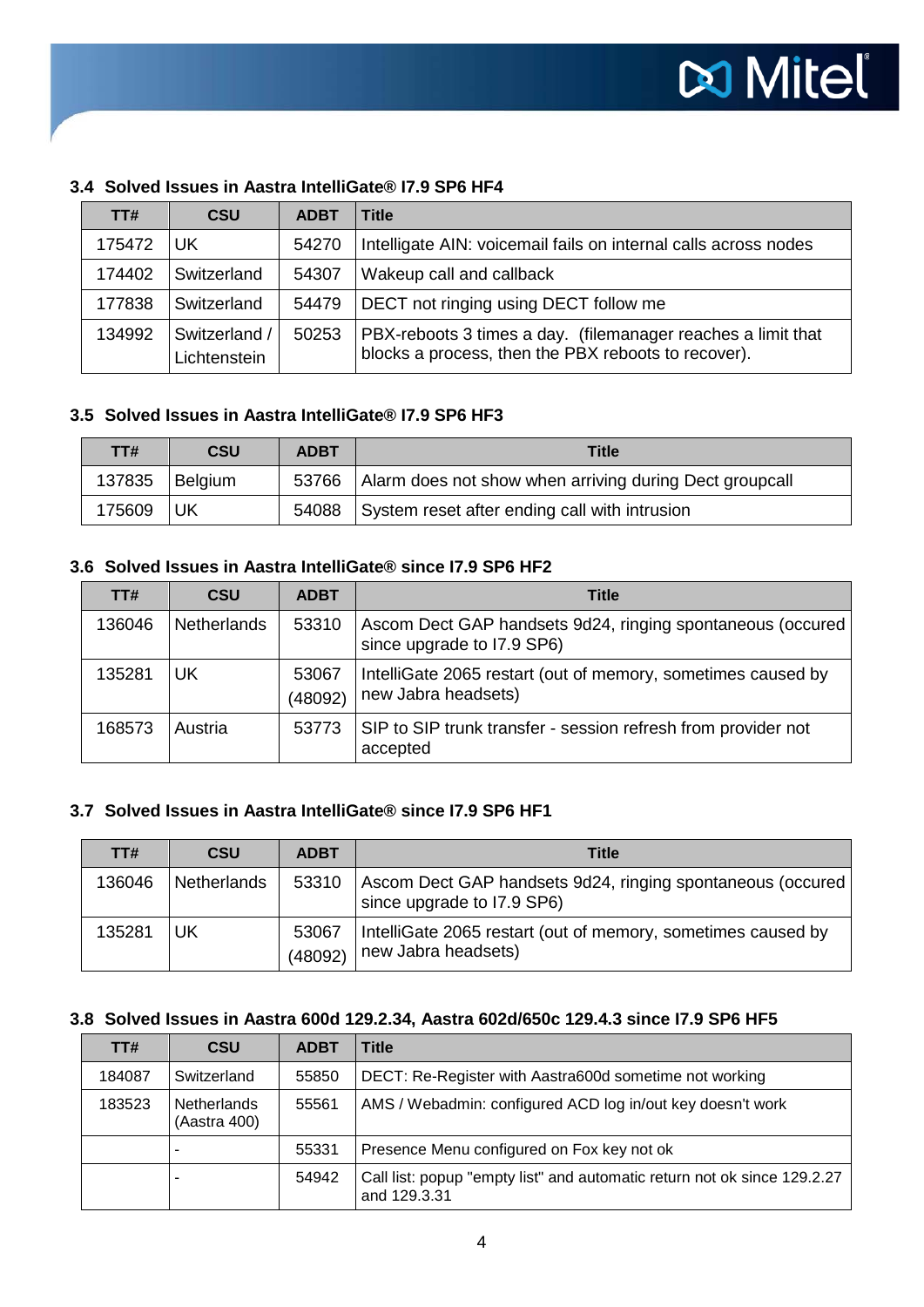

| TT# | CSU         | <b>ADBT</b> | <b>Title</b>                                                             |
|-----|-------------|-------------|--------------------------------------------------------------------------|
|     | Switzerland | 55197       | Improve survey mode for Special SW z937, all SB in 1 area (depl-<br>2081 |

# **3.9 Solved Issues in Aastra 600d 129.2.27, Aastra 602d/650c 129.3.31 since I7.9 SP6 HF4**

| TT#    | <b>CSU</b>  | <b>ADBT</b> | <b>Title</b>                                                                                                                                                                           |
|--------|-------------|-------------|----------------------------------------------------------------------------------------------------------------------------------------------------------------------------------------|
| 127445 | Switzerland | 52213       | Fading till One-Way-Audio with Aastra 600d (Happened only with the<br>the old product Aastra 610d/620d/630d. Observed since mid of 2013.<br>SW-solution found in firmware and tested.) |
| 127446 | Switzerland |             |                                                                                                                                                                                        |
| 128807 | Switzerland |             |                                                                                                                                                                                        |
| 130517 | Switzerland |             |                                                                                                                                                                                        |
| 130990 | Switzerland |             |                                                                                                                                                                                        |
| 130999 | Switzerland |             |                                                                                                                                                                                        |
| 135034 | Switzerland |             |                                                                                                                                                                                        |
| 135091 | Switzerland |             |                                                                                                                                                                                        |
| 135255 | Switzerland |             |                                                                                                                                                                                        |
| 135930 | Switzerland |             |                                                                                                                                                                                        |
| 137174 | Switzerland |             |                                                                                                                                                                                        |
| 175125 | Switzerland |             |                                                                                                                                                                                        |
| 175217 | Switzerland |             |                                                                                                                                                                                        |
| 175218 | Switzerland |             |                                                                                                                                                                                        |
| 175434 | Switzerland |             |                                                                                                                                                                                        |
| 135034 | Switzerland | 54042       | Macx getCallState shall not allocate B channel (fix of br51777 shall<br>not use B-channels on SB)                                                                                      |
| 135518 | Netherland  | 53110       | No wrapup time displayed on MacX devices                                                                                                                                               |
| 176826 | Germany     | 54302       | DECT 6x0d: supressed ringtone on server alarm do not work properly                                                                                                                     |

# **3.10 Solved Issues in Aastra 600d 129.2.26, Aastra 602d/650c 129.3.30 since I7.9 SP6 HF2**

| TT#    | <b>CSU</b>  | <b>ADBT</b> | <b>Title</b>                                                  |
|--------|-------------|-------------|---------------------------------------------------------------|
| 128884 | Switzerland | 53140       | UserGroup: Sometimes no entry in the missed calls list        |
| 128357 | Switzerland | 51973       | Sporadic link lost: LED blinks red and 'no System' on display |
| 129405 | Switzerland |             |                                                               |
| 130004 | Switzerland |             |                                                               |
| 130931 | Switzerland |             |                                                               |
| 131147 | Switzerland |             |                                                               |
| 136584 | Germany     |             |                                                               |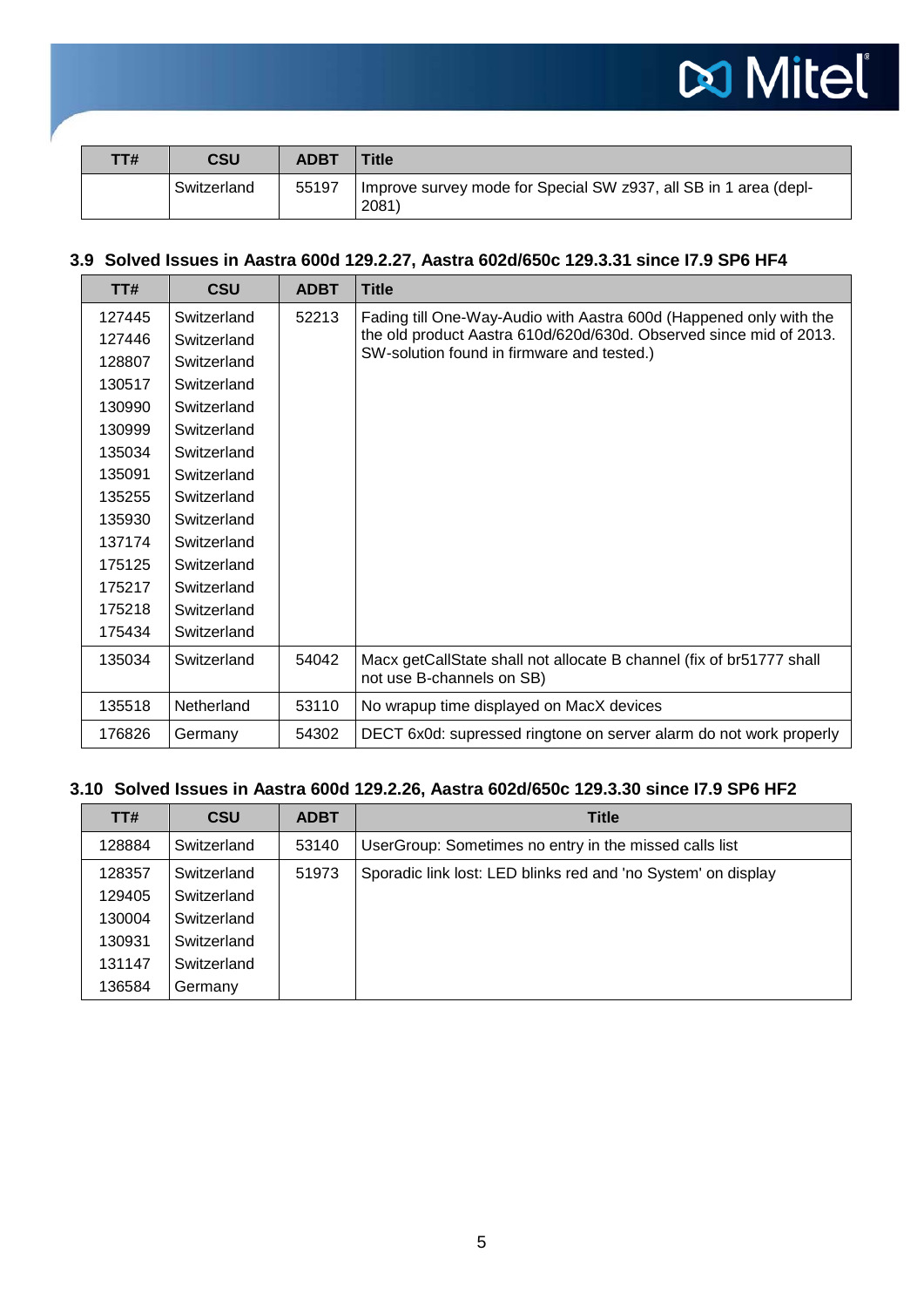# **Do Mitel**

| TT#    | <b>CSU</b>  | <b>ADBT</b> | <b>Title</b>                         |
|--------|-------------|-------------|--------------------------------------|
| 128565 | Switzerland | 51577       | UserGroup: Handset continues ringing |
| 129431 | Switzerland |             |                                      |
| 130004 | Switzerland |             |                                      |
| 130489 | Switzerland |             |                                      |
| 131342 | Switzerland |             |                                      |
| 131546 | Switzerland |             |                                      |
| 131559 | Switzerland |             |                                      |
| 132842 | Switzerland |             |                                      |
| 135034 | Switzerland |             |                                      |
| 135939 | Switzerland |             |                                      |
| 136930 | Switzerland |             |                                      |
| 137019 | Switzerland |             |                                      |